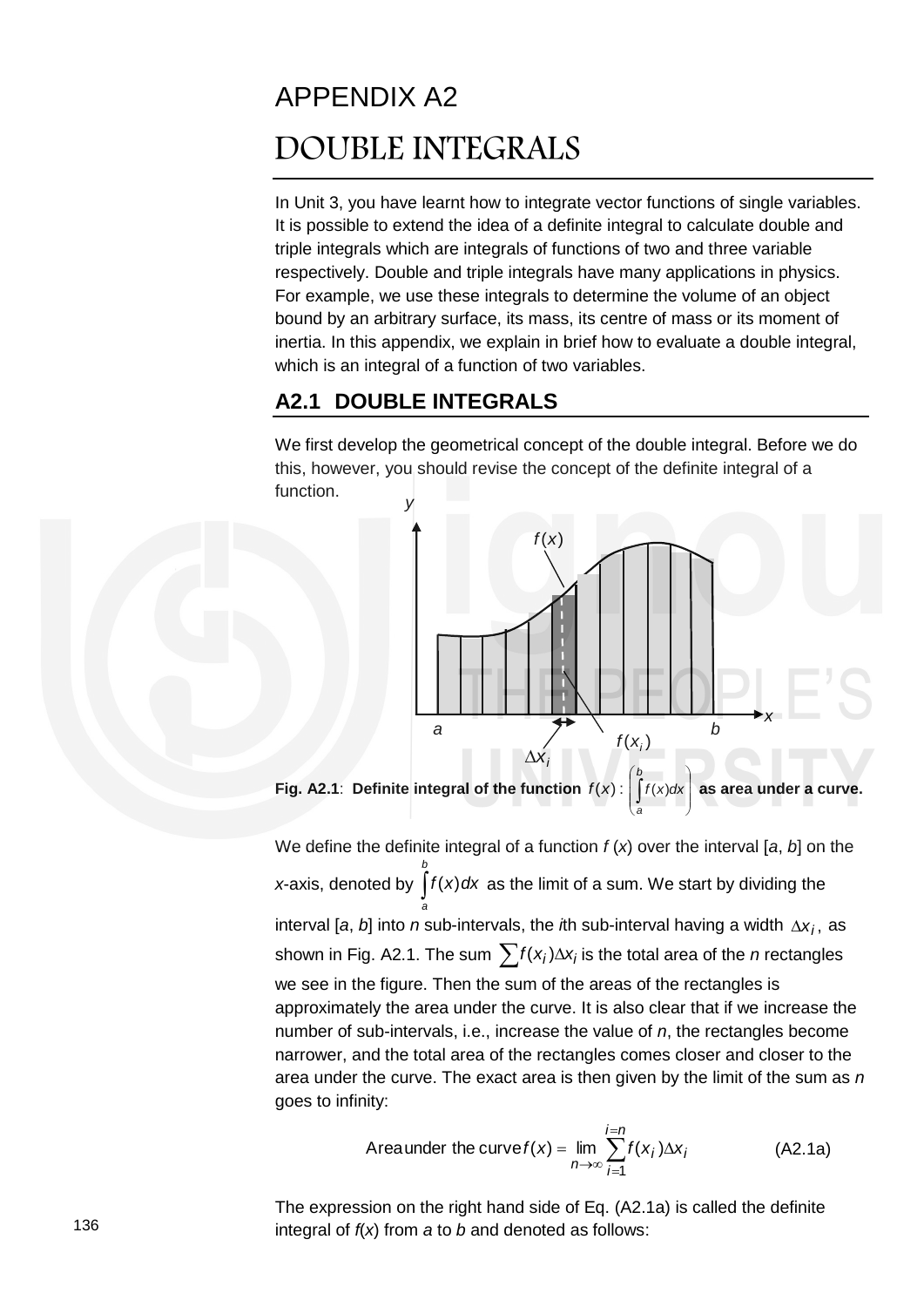$$
\int_{a}^{b} f(x)dx = \lim_{n \to \infty} \sum_{i=1}^{i=n} f(x_i) \Delta x_i
$$
\n(A2.1b)

This definition of the definite integral holds even if *f* (*x*) has both positive and negative values in the interval [*a*, *b*]. The integral exists if the function *f* is continuous on [*a*, *b*] or has only a finite number of jump discontinuities.

Let us now explain the concept of **double Integral** of the function  $f(x, y)$  over a bounded region *R* on the *xy*-plane denoted by



**Fig. A2.2: Double Integral**  $\iint f(x, y) dx dy$  as the volume under a surface

*R*  $f(x, y)$  and above the region  $R$  in the  $xy$  plane.

The definition of the double integral is similar to that of a definite integral. We divide the region *R* in the *xy* plane into *n* tiny rectangles by drawing lines parallel to the *x* and *y* axes. Each rectangle has an area *A<sup>i</sup>* (see Fig. A2.2).

We number the rectangles within *R* from *i =* 1 to *i = n* and choose a point  $(x_i, y_i)$  in each rectangle. Now consider the sum:

$$
S_n = \sum_{i=1}^n f(x_i, y_i) \Delta A_i = \sum_{i=1}^n f(x_i, y_i) \Delta x_i \Delta y_i
$$
 (A2.2)

We can evaluate this sum for increasing values of *n* such that the maximum diagonal of the rectangles goes to zero as the number of rectangles goes to infinity. If  $f(x, y)$  is a continuous function in  $R$ , these sums (also called the

Reimann sums) converge to a limiting value which does not depend on either the values of  $(x_i, y_i)$  or the choice of subdivision. This limit is the double integral of the function  $f(x, y)$  over the region  $R$ .

The double integral of a function *f*(*x, y*), which is defined for all (*x, y*) in a closed, bounded region *R* in the *xy* plane, is written as the limit of a sum as follows:

$$
\lim_{n\to\infty}\sum_{i=1}^n f(x_i,y_i)\Delta A_i = \iint_R f(x,y)dA = \iint_R f(x,y)dxdy
$$
 (A2.3)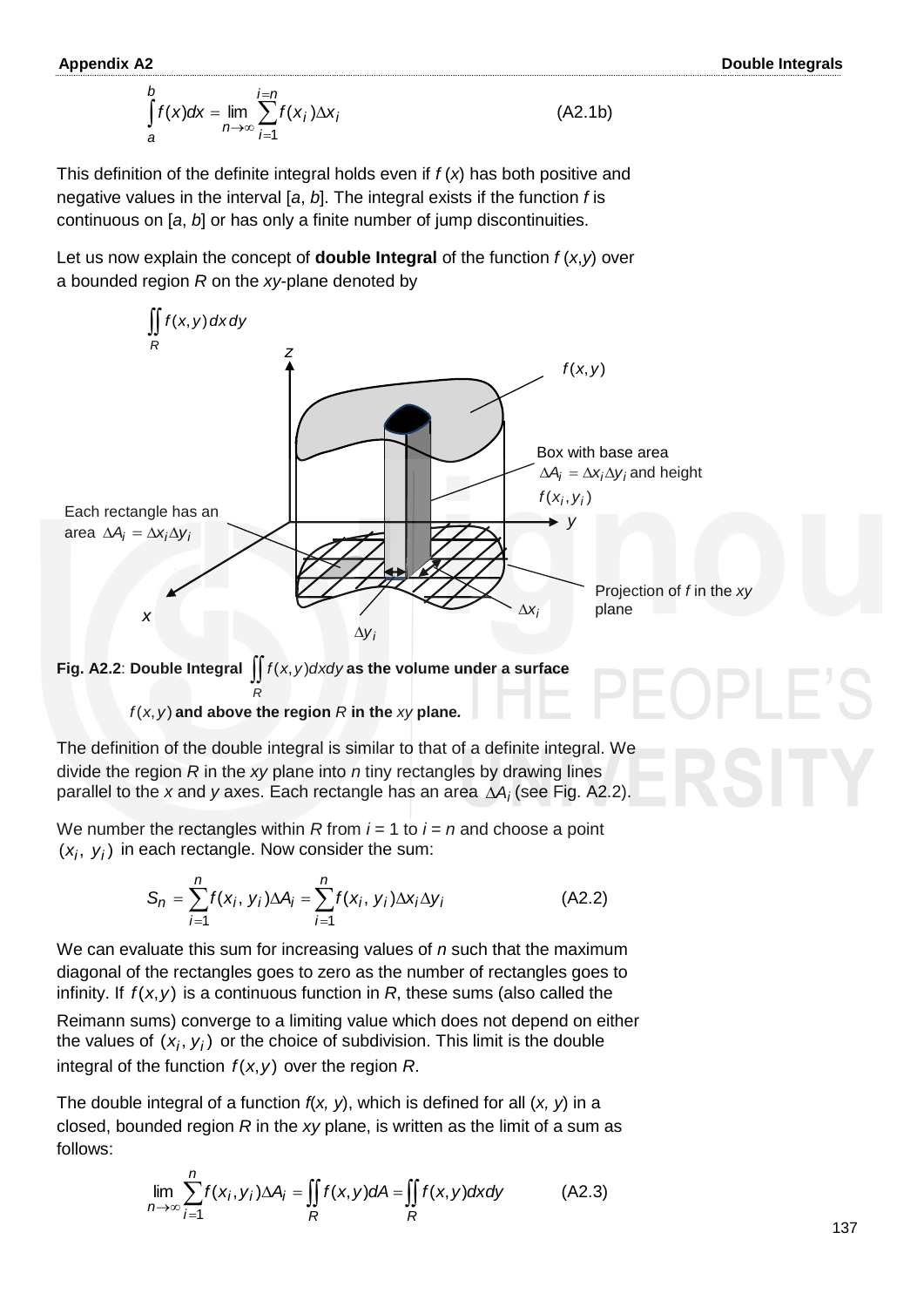#### **Block 1 Vector Analysis**

Just as the area under the curve *f* (*x*) in Fig. A2.1b is the area under the curve above the *x*-axis.



**Fig. A2.3**: **The region** *R* **is broken up into three overlapping regions**   $R_1$ ,  $R_2$  and  $R_3$ .



#### **PROPERTIES OF THE DOUBLE INTEGRALS**

For two functions  $f(x, y)$  and  $g(x, y)$ , which are defined and continuous in a region *R*:

1. 
$$
\iint_{R} cf(x,y)dxdy = c \iint_{R} f(x,y)dxdy
$$
 (A2.4)

where *c* is a constant.

#### 2. **Linearity**

$$
\iint\limits_R [\alpha f(x,y) + \beta g(x,y)]dxdy = \alpha \iint\limits_R f(x,y) dxdy + \beta \iint\limits_R f(x,y) dxdy \quad (A2.5)
$$

where  $\alpha$  and  $\beta$  are constants.

#### 3. **Additivity**

If the region of integration *R* can be broken up into a finite number of non overlapping regions  $R_1$ ,  $R_2$  ........ $R_n$ , (Fig. A2.3), then we can write:

$$
\iint\limits_R f(x,y) dxdy = \iint\limits_{R_1} f(x,y) dxdy + \iint\limits_{R_2} f(x,y) dxdy + .... + \iint\limits_{R_n} f(x,y) dxdy
$$

(A2.6)

#### 4. **Area Property**

If the function being integrated is  $f(x, y) = 1$ , then

$$
\iint_R [1] dxdy = \text{Area of the region } R
$$
 (A2.7)

We briefly explain how to evaluate double integrals

### **A2.2 EVALUATION OF DOUBLE INTEGRALS**

To evaluate a double integral  $\iint f(x, y) dx dy$  over a region *R*, we have to carry *R*

out two successive integrations over the variables *x* and *y*. How is this done? You will see that there are actually two ways of doing this. Let us see what these are.

First let us define the region of integration *R* shown in Fig. A2.4 as:

$$
a \leq x \leq b; \, q(x) \leq y \leq p(x) \tag{A2.8}
$$

As you can see from Fig. A2.4, the values of the *x* coordinate at the two extremities of the region are  $x = a$  and  $x = b$ . Now in between these two values of x, the region R is bound by the two curves  $C_1$  and  $C_2$ . These two curves

are given by the equations  $y = p(x)$  and  $y = q(x)$ , respectively. What does this tell us?



**Fig. A2.4**: **Evaluating the double integral as an iterated integral (Eq. A2.9).**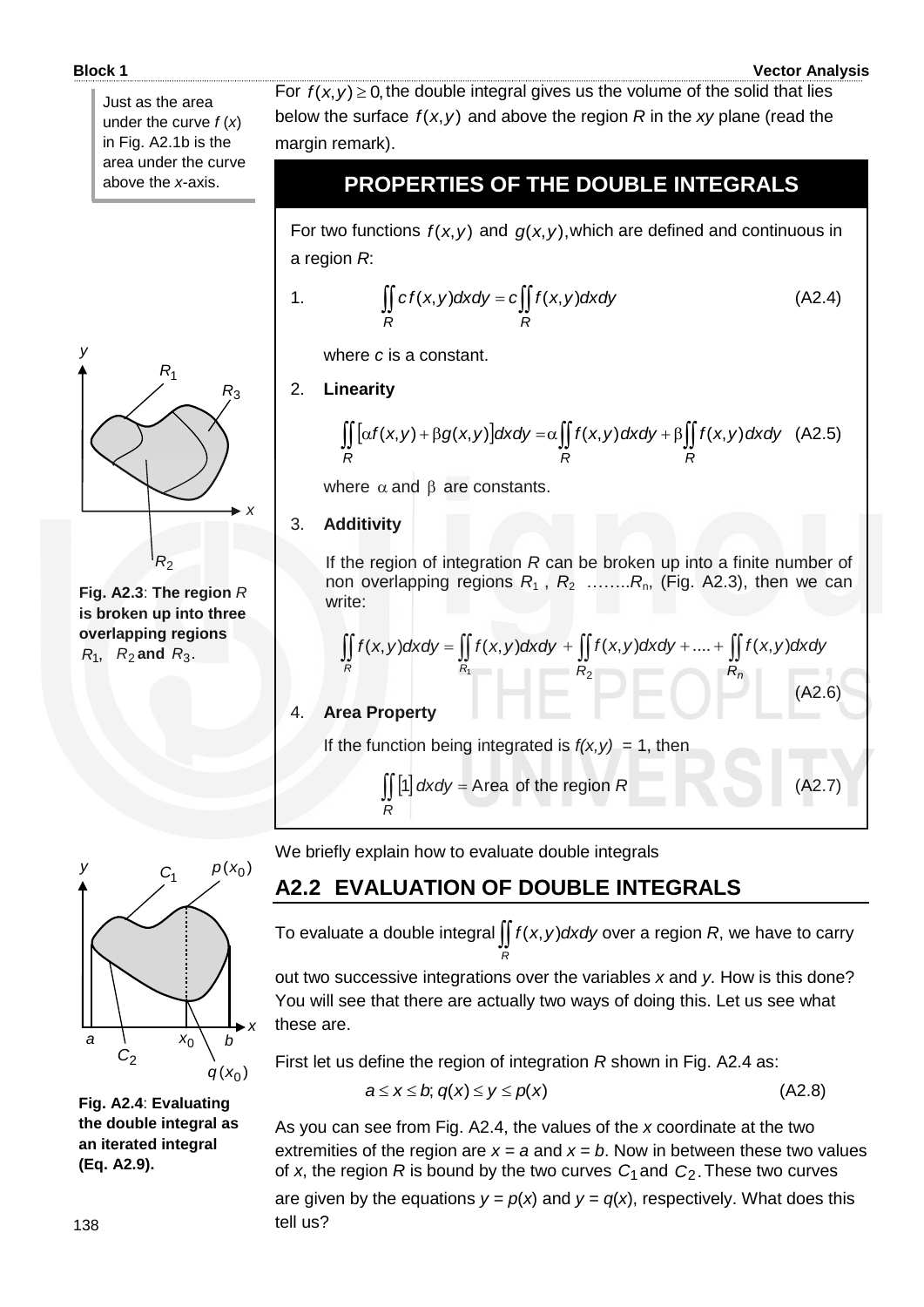It tells us that for each value of *x* in the interval [*a*, *b*], the value of *y* ranges between  $q(x)$  and  $p(x)$  which are the points on the lower and upper curves bounding the region *R*. So for any value of *x*, for example  $x = x_0$  in [a, b], the values of *y* range from  $q(x_0)$  to  $p(x_0)$ . Now if we were to first integrate the function *f*(*x, y*) over the variable *y*, holding *x* as a constant, the limits in *y* would be from  $y = q(x)$  to  $y = p(x)$ . The result would be a function of only x. Next we integrate this function of *x* with respect to *x* from  $x = a$  to  $x = b$ . Thus, we cover the entire region of *R* while integrating over the two variables.

Therefore:

$$
\iint\limits_R f(x, y) dxdy = \int\limits_{x=a}^b \left[ \int\limits_{y=q(x)}^{p(x)} f(x, y) dy \right] dx
$$
\n(A2.9)

The quantity in the brackets, which is evaluated first is the integral of *f(x, y)* over *y* alone, with the limits as specified. The result of this integral is a function of *x* alone which is then integrated over *x*, over the limits shown.

We could have chosen to carry out this integration in another way. Refer to Fig. A2.5. We can write down the limits on *x* and *y* for the same region *R* in a different way as we describe below:

$$
c \le y \le d; g(y) \le x \le h(y) \tag{A2.10}
$$

Now for any value of *y* in the interval [*c*, *d*] the value of *x* is decided by the function *h*(*y*) (curve *C*3 ) and *g*(*y*) (curve *C*4 ), which respectively now defined the upper and lower boundaries of *R*. Now we can integrate the function *f*(*x, y*) over the variable *x*, holding *y* as a constant, the limits of the integral would be from  $x = g(y)$  to  $x = h(y)$  and the result would be a function of only y. We then integrate this function of *y* over *x* from  $y = c$  to  $y = d$ . So we get an alternative expression for the evaluation of the double integral:

$$
\iint_{R} f(x, y) dx dy = \int_{y=c}^{d} \left[ \int_{x=g(y)}^{h(y)} f(x, y) dx \right] dy
$$
\n(A2.11)

As before, the integral within the brackets is carried out first. Both Eqs. (A2.9) and (A2.11) are equivalent methods of determining the double integral. In Eq. (A2.9), the integral over the variable *y* is carried out first. In Eq. (A2.11), the integral over *x* is carried out first.

Suppose *R* cannot be represented by the inequalities shown in Eq. (A2.8) or Eq. (A2.10), but can be subdivided into many parts that can be represented by inequalities, then we evaluate the double integral over each part and sum up to get the result as the double integral over *R*.

The integrals of the form 
$$
\int_{y=c}^{d} \left[ \int_{x=g(y)}^{h(y)} f(x,y) dx \right] dy
$$
 and 
$$
\int_{x=a}^{b} \left[ \int_{y=q(x)}^{p(x)} f(x,y) dy \right] dx
$$
 are

called **iterated** (repeated) **integrals** because they are evaluated first by integrating with respect to one variable, either *x* or *y*, as the case may be and then integrating the result with respect to the second variable. Multiple integrals are usually integrated as iterated integrals. We shall use the same technique to evaluate triple integrals as you will see in Unit 4. Let us summarise these results.



**Fig. A2.5**: **Evaluating the double integral as an iterated integral (Eq. A2.11).**

Both these iterated integrals defined in Eqs. (A2.9) and (A2.11) are equal if *p*(*x*)*, q*(*x*)*, g*(*y*)*, h*(*y*) are continuous functions, for the limits defined in Eqs. (A2.8) and (A2.10). This is the consequence of a theorem in multivariable calculus called the Fubini's theorem, which is beyond the scope of this course.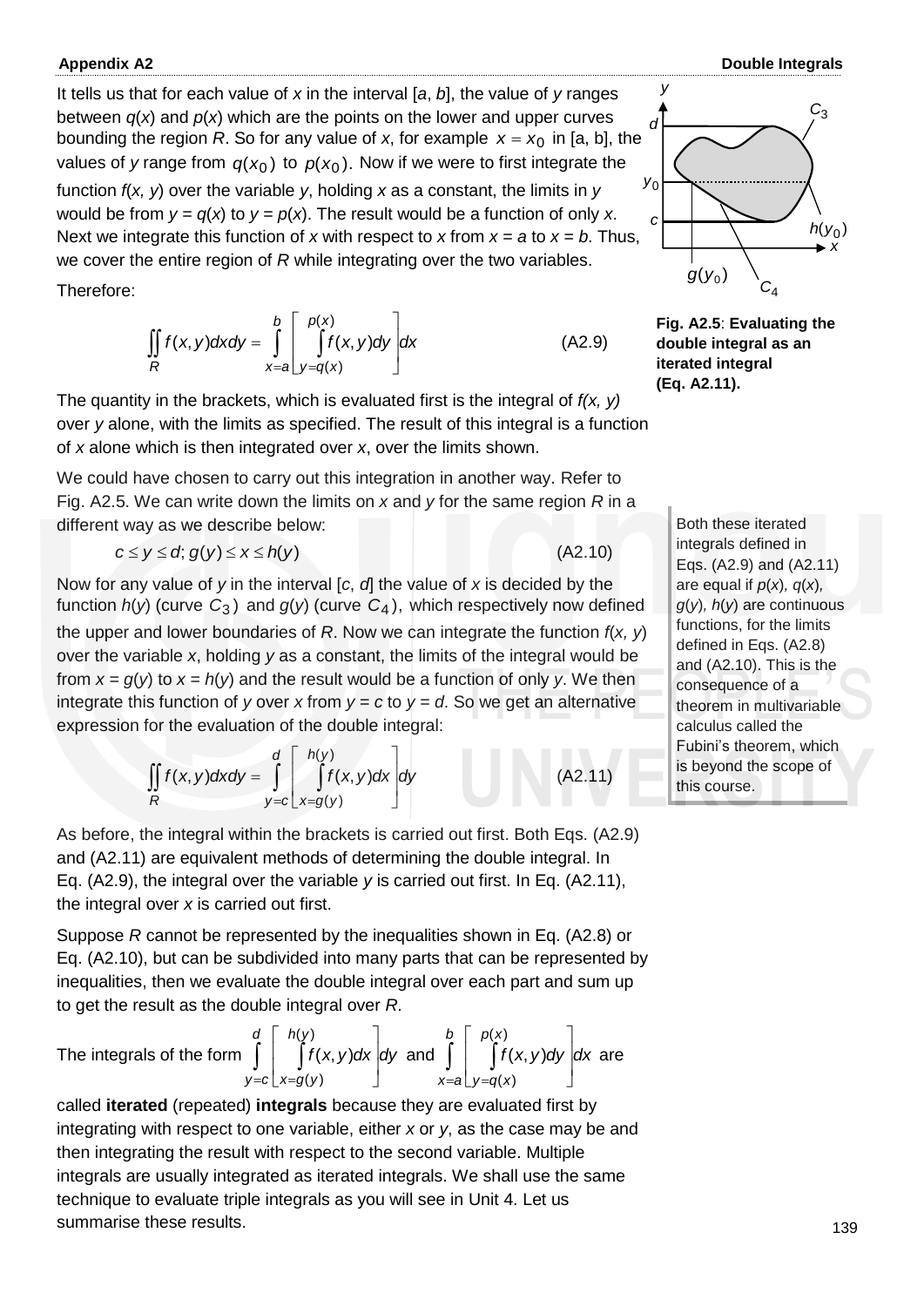Recap

#### **EVALUATION OF A DOUBLE INTEGRAL**

Suppose that *f*(*x*, *y*) is a continuous function on the region *R*. If *R* is described by the inequalities  $a \le x \le b$ ,  $q(x) \le y \le p(x)$ , then

$$
\iint\limits_R f(x, y) dxdy = \int\limits_{x=a}^b \left[ \int\limits_{y=q(x)}^{p(x)} f(x, y) dy \right] dx
$$
\n(A2.9)

If *R* is described by the inequalities  $c \le y \le d$ ,  $g(y) \le x \le h(y)$ , then

$$
\iint\limits_R f(x, y) dxdy = \int\limits_{y=c}^d \left[ \int\limits_{x=g(y)}^{h(y)} f(x, y) dx \right] dy
$$
\n(A2.11)

In some textbooks that the iterated integrals are sometimes written without the bracket as follows:

$$
\int_{a}^{b} \left[ \int_{c}^{d} f(x, y) dy \right] dx = \int_{a}^{b} \int_{c}^{d} f(x, y) dy dx
$$
\n(A2.12a)  
\n
$$
\int_{c}^{d} \left[ \int_{a}^{b} f(x, y) dx \right] dy = \int_{c}^{d} \int_{a}^{b} f(x, y) dx dy
$$
\n(A2.12b)

**Note:** The order of integration in Eqs. (A2.12a and b) is different. It is as shown in the left hand side of each of these equations.

In Eq. (A2.12a), we write *dy dx* in the integrand. This means that we first integrate with respect to  $y$  over the interval  $[c, d]$  and then with respect to  $x$ over [a, b]. In Eq. (A2.12b), we write *dx dy* in the integrand. So, the integration is first with respect to *x* and then with respect to *y*.

#### **A Special Case**

and

An important special case is when we evaluate double integrals for which the following is true:

- i) the region  $R$  is a rectangle defined by the limits, say  $a \le x \le b$ ,  $c \le y \le d$  (Fig. A2.6).
- ii) The function  $f(x, y) = h(x) g(y)$ , that is  $f(x, y)$  is a product of two functions, one of which is a function of only *x*, *h*(*x*) and the other a function of only *y*, that is *g*(*y*).

Then the double integral can be evaluated as:

$$
\iint\limits_R f(x,y)dxdy = \left[\int\limits_{x=a}^b h(x)dx\right]\left[\int\limits_{y=c}^d g(y)dy\right]
$$
\n(A2.13)

As you can see, here we can integrate with respect to each variable separately. We now evaluate some double integrals to illustrate these methods.



**By convention**, the limits of integration on the variable over which the integration is carried out first, appears on the inner

integral sign.

**Fig. A2.6**: **A rectangular region of integration**   $a \le x \le b$ ,  $c \le y \le d$ .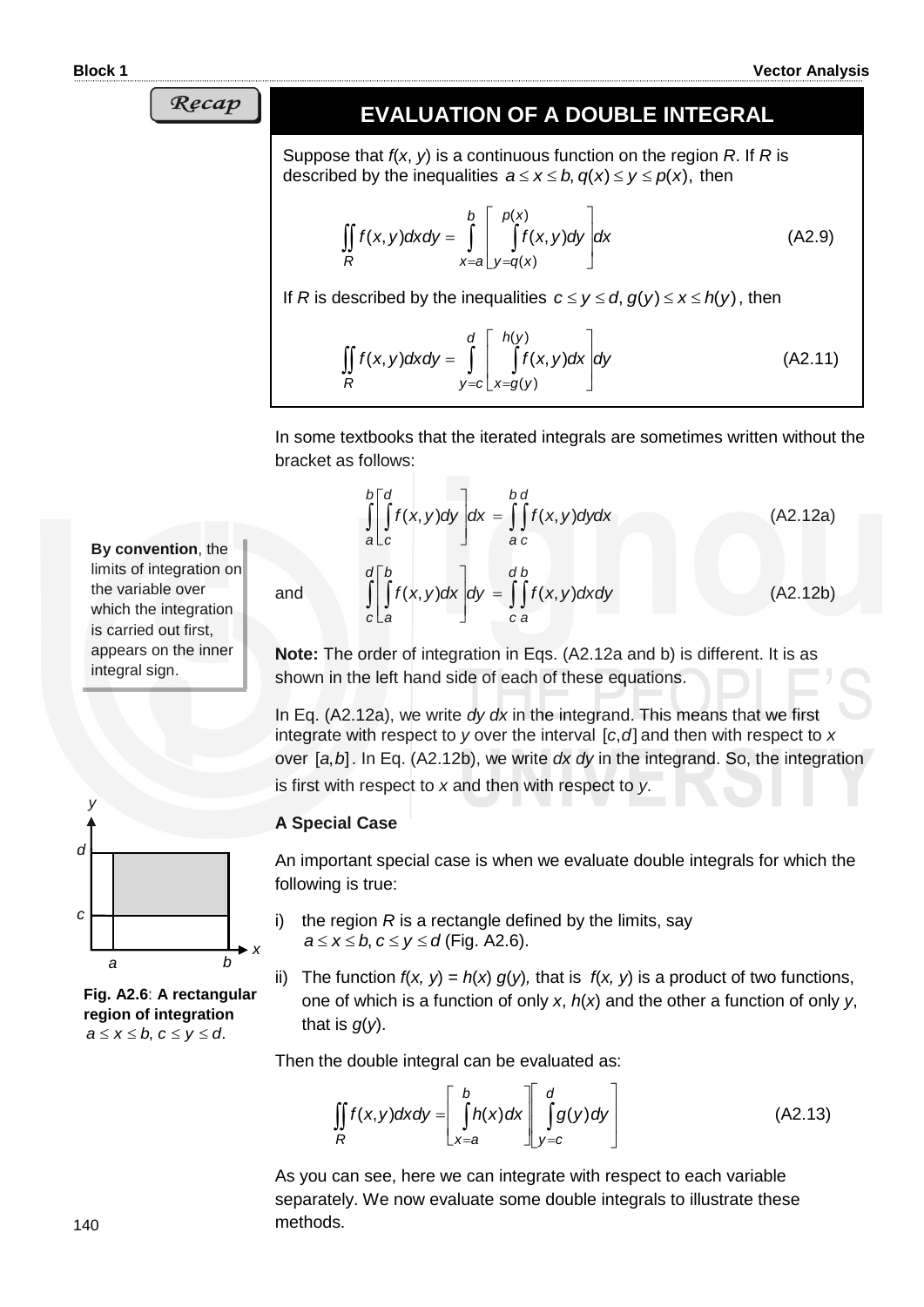I

#### **Appendix A2 Double Integrals**

## *XAMPLE A2.1***: DOUBLE INTEGRAL OVER A RECTANGULAR REGION**

Evaluate the integral  $\iint$  sin *x* cos *y dx dy* where *R* is a square on the *xy R* plane defined by  $0 \le x \le \pi/2, 0 \le y \le \pi/2$ .

**SOLUTION Using (Eq. A2.13), we solve the integral as:** 

$$
\iint_{R} \sin x \cos y \, dx \, dy = \left[ \int_{x=0}^{\pi/2} \sin x \, dx \right]_{y=0}^{\pi/2} \cos y \, dy = \left[ -\cos x \right]_{0}^{\pi} \times \left[ \sin y \right]_{0}^{\pi} = 1
$$

Note that if the region  $R$  is rectangular, but  $f(x, y)$  cannot be written as the product of two functions i.e.,  $f(x, y) \neq h(x)g(y)$ , we shall have to carry out an iterated integral.

Let us now work out an example of an iterated integral.

# *XAMPLE A2.2***: DOUBLE INTEGRAL**

Evaluate the integral  $\iint (x+4y) dx dy$  where R is the region bounded by the *R*

curves  $y = 2x^2$  and  $y = 1 + x^2$ .

**SOLUTION II** In Fig. A2.7, we plot the two curves  $y = 2x^2$  and  $y = x^2 + 1$ which define *R*. Now, as you can see from the figure, the two curves intersect at the points *A* and *B*. At the points of intersection of the two curves, we have  $2x^2 = x^2 + 1$ . Solving for *x* we have:

 $2x^2 = x^2 + 1 \Rightarrow x^2 = 1 \Rightarrow x = -1, 1$ 

So the points of intersection are  $x = 1$  and  $x = -1$ . This marks the limits of *x* for the region of integration. As you can see, for each value of *x* in the range  $-1 \le x \le 1$ , the value of *y* will vary in the range  $2x^2 \le y \le 1 + x^2$ . Now let us use Eq. (A2.9) to evaluate the integral with  $q(x) = 2x^2$  and  $p(x) = x^2 + 1$ . Then we write:

$$
\iint_{R} (x + 4y) dx dy = \int_{x=-1}^{1} \left[ \int_{y=2x^{2}}^{1+x^{2}} (x + 4y) dy \right] dx
$$
 (i)

You can see that we have used  $a = -1$ ,  $b = 1$ . Now we first carry out the integration within the bracket, integrating over *y* and taking *x* as a constant.  $\begin{vmatrix} 1+x^2 \\ x \end{vmatrix} = x(1+x^2-2x^2) + 2(1+x^2)^2 - 2(2x^2)^2$ 2 2 1  $y = 2x^2$  $\left[\frac{1}{(x+4y)dy} = \frac{1}{[xy+2y^2]_{0,2}^{1+x^2}}\right] = x(1+x^2-2x^2) + 2(1+x^2)^2 - 2(2x^2)$ 2 2 *x* + 4*y*)*dy* =  $\left[ xy + 2y^2 \right]_{2x^2}^{1+x^2} = x(1 + x^2 - 2x^2) + 2(1 + x^2)^2 - 2(2x^2)$ *x*  $\int_{x^2}^{+x}$   $= x(1 + x^2 - 2x^2) + 2(1 + x^2)^2$ *x*  $\overline{\phantom{a}}$ L +1<br> $(x+4y)dy = \int xy + 2y^2\Big|_{2}^{1+}$  $\int$ 

 $= 2 + x + 4x^2 - x^3 - 6x^4$  (ii)

Substituting the quantity in the bracket in Eq. (i) by the expression in Eq. (ii) we get,



**Fig. A2.7**: **Region of integration for Example A2.2. The two curves intersect at**  $x = -1$  and  $x = 1$ .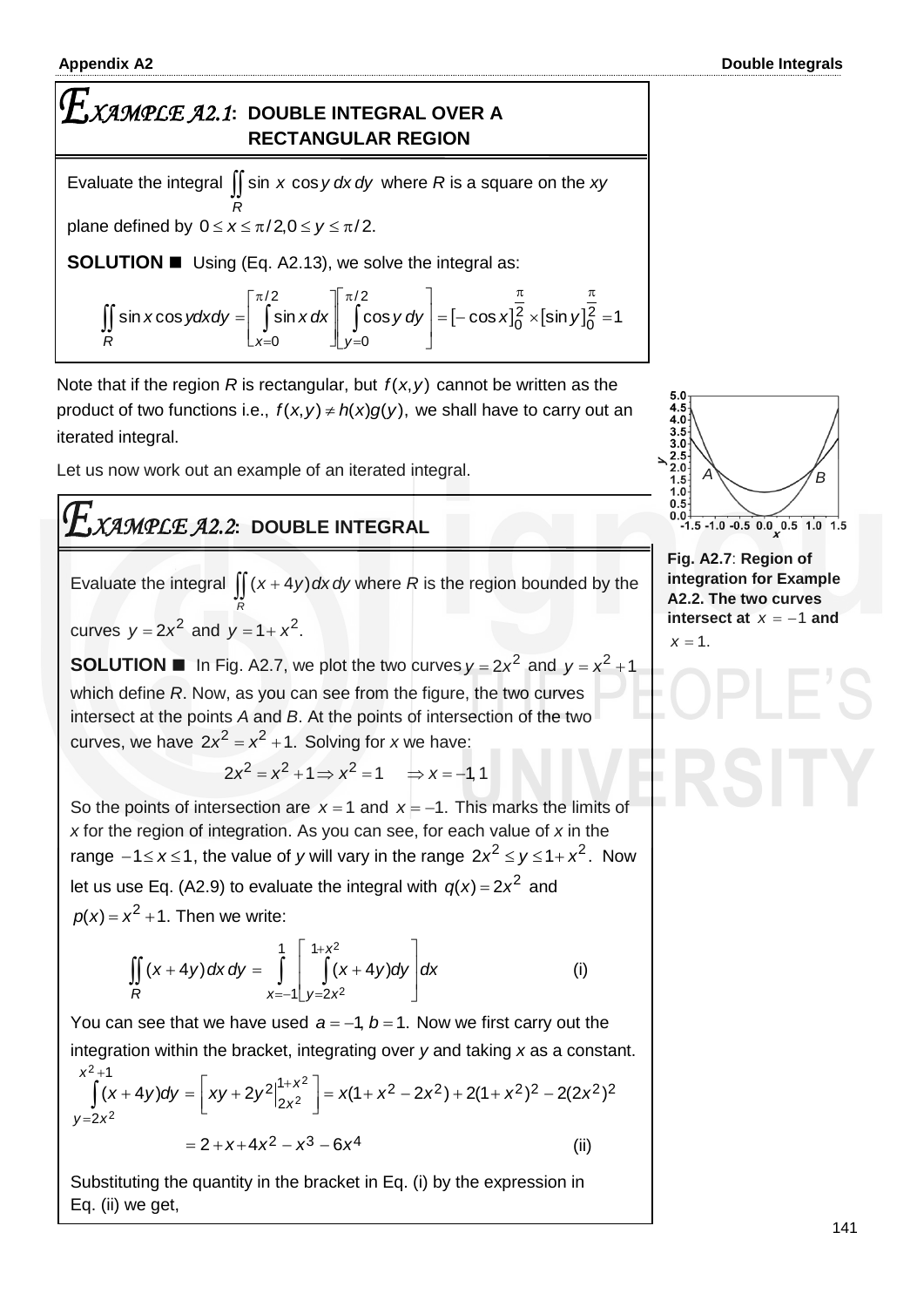$$
\iint_{R} (x+4y) dx dy = \int_{x=-1}^{1} [2+x+4x^{2}-x^{3}-6x^{4}] dx
$$

$$
= \left[ 2x + \frac{x^{2}}{2} + 4\frac{x^{3}}{3} - \frac{x^{4}}{4} - 6\frac{x^{5}}{5} \right]_{-1}^{1} = \frac{64}{15}
$$
 (iii)

#### *SAQ -* **Double integrals over a rectangular region**

1. Evaluate the following integrals:

a) 
$$
\int_{0}^{2} \int_{0}^{2} xye^{(x+y)}dydx
$$
  
b) 
$$
\int_{-10}^{0} \int_{0}^{2} y\sin{\frac{\pi x}{4}}dxdy
$$

2. Evaluate  $\iint (x^4 - 2y) dx dy$ , where *R* is the region defined by the *R*

equations  $-1 \le x \le 1$  and  $-x^2 \le y \le x^2$ .

#### **A2.3 SOLUTIONS AND ANSWERS**

#### **Self-Assessment Questions**

1. a) Using Eq. (A2.13), we write the integral:  
\n
$$
I = \int_{x=0}^{2} \int_{y=0}^{2} xy e^{(x+y)} dy dx = \int_{0}^{2} xe^{x} dx \left[ \int_{0}^{2} ye^{y} dy \right]
$$
\n
$$
= [xe^{x} - e^{x}]_{0}^{2} \times [ye^{y} - e^{y}]_{0}^{2} = (e^{2} + 1)^{2}
$$

b) Using Eq. (A2.13), we write

$$
\begin{aligned}\n\text{ing Eq. (A2.13), we write} \\
I &= \int_{y=-1}^{0} \int_{x=0}^{2} y \sin\left(\frac{\pi x}{4}\right) dx \, dy = \left[ \int_{-1}^{0} y \, dy \right] \left[ \int_{0}^{2} \sin\left(\frac{\pi x}{4}\right) dx \right] \\
&= \left[ \frac{y^{2}}{2} \right]_{-1}^{0} \left[ -\left(\frac{4}{\pi}\right) \cos\left(\frac{\pi x}{4}\right) \right]_{0}^{2} = \frac{2}{\pi}\n\end{aligned}
$$

2. We use Eq. (A2.9) to write:

2. We use Eq. (A2.9) to write:  
\n
$$
I = \iint_{R} (x^{4} - 2y) dx dy = \int_{x=-1}^{1} \left[ \int_{y=-x^{2}}^{x^{2}} (x^{4} - 2y) dy \right] dx
$$

Carrying out the integral over *y* first and applying the limits of integration, we get:

$$
I = \int_{-1}^{1} \left[ x^4 y - y^2 \right]_{-x^2}^{x^2} dx = \int_{-1}^{1} \left[ 2x^6 \right] dx
$$

We now integrate over *x* to get:

$$
I=\left[\frac{2x^7}{7}\right]_{-1}^1=\frac{4}{7}
$$

When we integrate over *y*, *x* is a constant.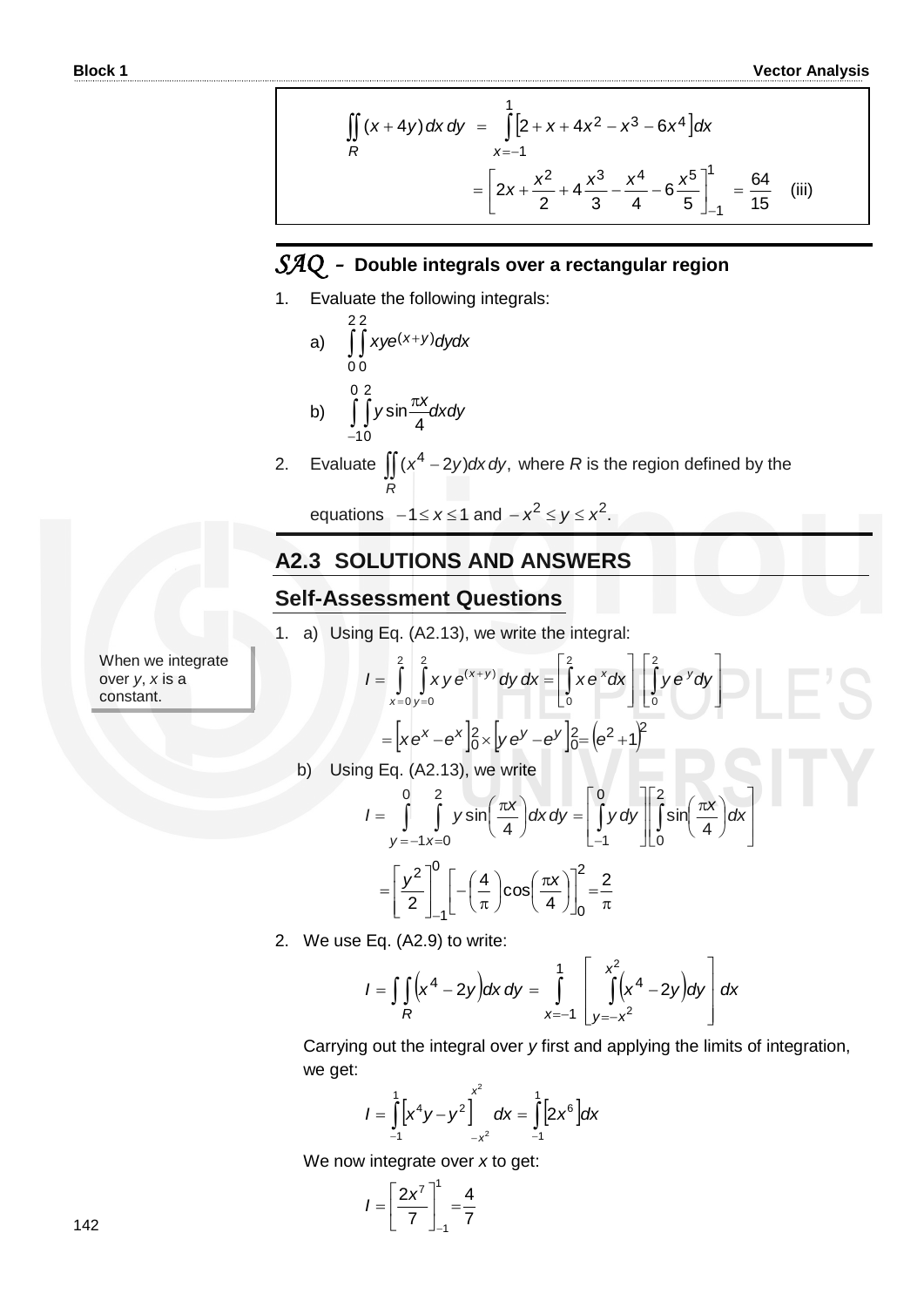# **TABLES OF DERIVATIVES AND INTEGRALS**

**Table A1.1: Derivatives of simple functions**

| S.<br>No. | df/dx                                                          | S.<br>No. | df/dx                                                                                            |  |
|-----------|----------------------------------------------------------------|-----------|--------------------------------------------------------------------------------------------------|--|
| 1.        | $\frac{d}{dx}(c) = 0$ , c constant                             | 10.       | $\frac{d}{dx}\left(\frac{1}{x}\right) = -\frac{1}{x^2}, x \neq 0$                                |  |
| 2.        | $\frac{d}{dx}(x) = 1$                                          | 11.       | $\frac{d}{dx}(x^{-n}) = -\frac{n}{x^{n+1}}$                                                      |  |
| 3.        | $\frac{d}{dx}(x^n) = nx^{n-1}$                                 | 12.       | $\frac{d}{dx}[g(x) + h(x)] = \left  \frac{d}{dx}g(x) \right  + \left  \frac{d}{dx}h(x) \right $  |  |
| 4.        | $\frac{d}{dx}$ (sin x) = cos x                                 | 13.       | $\frac{d}{dx}[f(x) g(x)] = \left  \frac{df}{dx} \right  g + f \left  \frac{dg}{dx} \right $      |  |
| 5.        | $\frac{d}{dx}(\cos x) = -\sin x$                               | 14.       | $\frac{d}{dx}\left(\frac{f(x)}{g(x)}\right)=\frac{g\frac{du}{dx}-f\frac{dy}{dx}}{g^2}, g \neq 0$ |  |
| 6.        | $\frac{d}{dx}$ (tan x) = sec <sup>2</sup> x                    | 15.       | $\frac{d}{dx}(e^x) = e^x$                                                                        |  |
| 7.        | $\frac{d}{dx}(\sin^{-1} x) = \frac{1}{\sqrt{1-x^2}}$           | 16.       | $\frac{d}{dx}$ ln $x = \frac{1}{x}$                                                              |  |
| 8.        | $rac{d}{dx}$ (cos <sup>-1</sup> x) = $-\frac{1}{\sqrt{1-x^2}}$ | 17.       | $\frac{d}{dx}(c^x) = c^x \ln c, c > 0$                                                           |  |
| 9.        | $\frac{d}{dx}(\tan^{-1} x) = \frac{1}{1 + x^2}$                | 18.       | $\frac{d}{dx} \log_c x = \frac{1}{x \ln c} c \neq 1, c > 0$                                      |  |